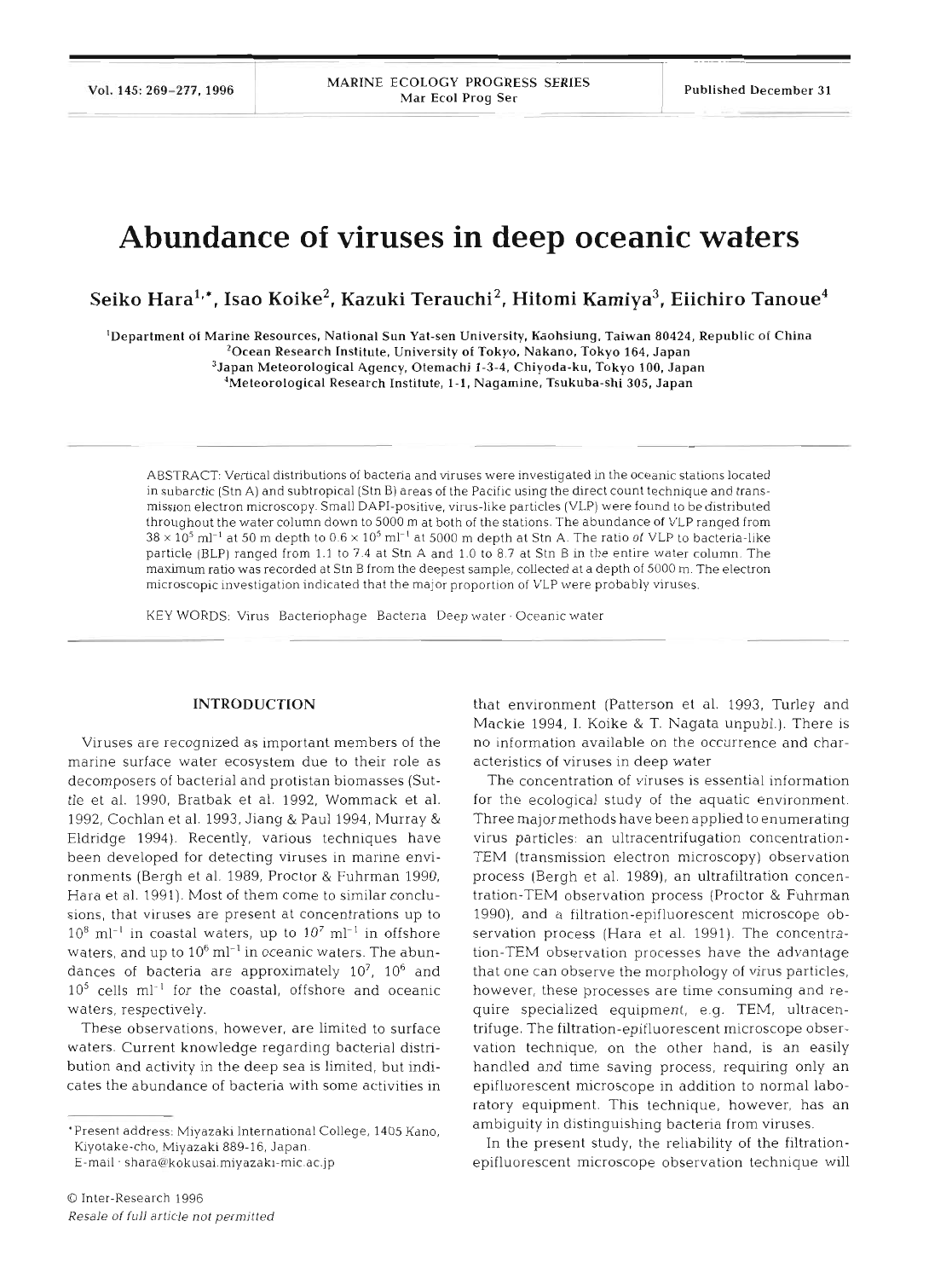be established. In addition, the vertical distributions of phology when examined using TEM. In order to verify viruses and bacteria are reported for the first time for the accuracy of the viral abundance measured with the waters collected from the surface to 5000 m depth. ELM method, viral and bacterial abundances from 4 Finally, a comparison is made of the distribution pro- samples collected from different depths at Stn A were files for 2 stations located in the subtropical and sub- counted with the TEM method as well. In this case, the arctic areas of the North Pacific Ocean. **Fixed seawater samples were stored in the refrigerator** 

tions (subarctic Stn A, at 44°59.780' N, 165° 08.989' E, uranyl acetate and observed with a JEOL 200CX elecon 13 May 1991 and subtropical Stn B, at 24° 59.730' N, tron microscope as described by Hara et al. (1991). 164"59.799'E, on 19 May 1991) at varying depths in the North Pacific with a Niskin water sampler during cruise KH-91-3 of the RV 'Hakuho-Maru'. Immediately after sampling, seawater samples were fixed with formalin (final conc. 1 %, v/v), that had been pre-filtered Comparison **of film** counts and direct counts by a disk filter (pore size 0.2 pm). For enumeration of bacteria and virus particles, samples were stained with The mean  $(\pm SE)$  abundance of the BLP (bacteria-like DAPI and then filtered and mounted on glass slides fluorescing particles larger than 0.2 µm) from different with immersion oil on board (within 1 d) for later mea- depths, filters, and enumeration methods are summasurements ashore with the epifluorescence light rized in Table 1 (depth: 0, 5, 10, and 20 m; filters: microscopy (ELM method) (Hara et al. 1991). The filter  $0.2 \mu$ m Poretics, 0.2  $\mu$ m Anodisc, 0.02  $\mu$ m Anodisc, and sample preparations for enumeration were stored in a  $0.015 \mu m$  Nuclepore; methods: direct and film counts). deep-freezer under dark and dry conditions. A 3-way analysis of variation, filter (4)  $\times$  depth (4)  $\times$ 

counting the number of fluorescing particles on the the main effects of depth and method were not signifi-0.015 µm pore size Nuclepore filter under the photo-cant; however, that of filter was significant,  $F_{3,440}$  = micrograph (film count; Hara et al. 1991). Small and 13.784, p < 0.001. The mean counts for 0.2 µm Poretics, dimly fluorescing particles (Sieracki & Viles 1992), 0.2  $\mu$ m Anodisc, 0.02  $\mu$ m Anodisc, and 0.015  $\mu$ m Nuclesmaller than  $0.2 \mu$ m were considered as virus-like par-<br>pore filters were  $4.74$ ,  $5.51$ ,  $5.47$ , and  $5.04 \times 10^5$  cells ticles (VLP), while large and brightly fluorescing parti- ml<sup>-1</sup>, respectively. An a *posteriori* test (Tukey B) at p < cles larger than 0.2 µm were considered

0.2 µm Anodisc aluminosilicate filter, 0.02 pm Anodisc aluminosilicate filter and 0.015 pm Nuclepore polycarbonate filter). Coastal sea water collected from southern Taiwan (Nan-Wan, 15 November 1993) was used for this evaluation. Almost no VLP, less than 1 % of the VLP count with the 0.015 µm Nuclepore filter, were observed in blanks of the pre-filtered (0.02 pm Anodisc) sea water The abundance of bacteria determined by  $Nucleon$   $Nucleon$ film count was cross-checked with that obtained by direct count using filters of different pore sizes and materials  $(0.2 \mu m)$ Poretics polycarbonate filter which is equivalent to  $0.2 ~\mu m$  Nuclepore,

Viruses and bacteria particles can be distinguished on the basis of their mor-

on board ship. The water samples were dialyzed ashore with a short polyethylene cylinder approxi-**MATERIALS AND METHODS** mately 3 mm in height affixed with a 0.015 µm Nuclepore filter on both sides, mounted directly on a grid Seawater samples were collected from 2 oceanic sta- without any concentration, negatively stained by

# **RESULTS**

Total bacteria and viruses were enumerated by method (2), was performed. The results indicated that

as bacteria-like particles (BLP). The sizes Table 1. Abundances of bacteria and viruses in Nan-wan (Taiwan) samples<br>of fluorescing particles are given as the enumerated with direct and film counts. Cells were collected wit enumerated with direct and film counts. Cells were collected with different length of the long axis of the particles. Filters; 0.2  $\mu$ m Poretics (P), 0.2  $\mu$ m and 0.02  $\mu$ m Anodisc (A) and 0.015  $\mu$ m

| Filter                         | Abundance at each depth $(10^5 \text{ ml}^{-1})$ |                 |                  |                  |  |
|--------------------------------|--------------------------------------------------|-----------------|------------------|------------------|--|
|                                | 0 <sub>m</sub>                                   | 5 m             | 10 <sub>m</sub>  | 20 <sub>m</sub>  |  |
| Bacteria (direct count)        |                                                  |                 |                  |                  |  |
|                                | 0.2 um P $5.22 \pm 0.37$                         | $5.02 \pm 0.19$ | $4.33 \pm 0.18$  | $4.40 \pm 0.41$  |  |
|                                | 0.2 um A $5.01 \pm 0.07$                         | $5.60 \pm 0.17$ | $5.23 \pm 0.23$  | $5.64 \pm 0.27$  |  |
|                                | $0.02 \text{ µm A}$ $5.30 \pm 0.08$              | $5.42 \pm 0.38$ | $5.82 \pm 0.28$  | $5.54 \pm 0.16$  |  |
| $0.015$ um $N$                 | $4.76 \pm 0.01$                                  | $5.11 \pm 0.26$ | $5.75 \pm 0.30$  | $4.86 \pm 0.26$  |  |
| Bacteria (film count)          |                                                  |                 |                  |                  |  |
| $0.2 \mu m$ P                  | $4.94 \pm 0.03$                                  | $4.94 \pm 0.42$ | $4.64 \pm 0.18$  | $4.44 \pm 0.52$  |  |
| $0.2 \mu m$ A                  | $5.43 \pm 0.30$                                  | $5.42 \pm 0.20$ | $6.43 \pm 0.31$  | $5.66 \pm 0.42$  |  |
| $0.02 \text{ }\mu\text{m}$ } A | $5.86 \pm 0.13$                                  | $5.04 \pm 0.57$ | $5.91 + 1.10$    | $4.99 \pm 0.95$  |  |
| $0.015 \,\mathrm{\upmu m}$ N   | 4.74                                             | 4.92            | 5.00             | 4.76             |  |
| Viruses (film count)           |                                                  |                 |                  |                  |  |
| 0.2 µm P                       | $2.67 \pm 0.43$                                  | $2.38 \pm 0.21$ | $2.53 \pm 0.27$  | $2.59 \pm 0.20$  |  |
|                                | 0.2 $\mu$ m A 11.37 $\pm$ 4.85                   | 12.76           | $11.23 \pm 3.44$ | $12.92 \pm 2.93$ |  |
|                                | 0.02 um A $4.91 \pm 0.38$                        | $4.43 \pm 0.93$ | $4.55 \pm 1.99$  | $3.27 \pm 0.79$  |  |
| $0.015 \mu m N$                | 21.63                                            | 18.56           | 17.61            | 17.57            |  |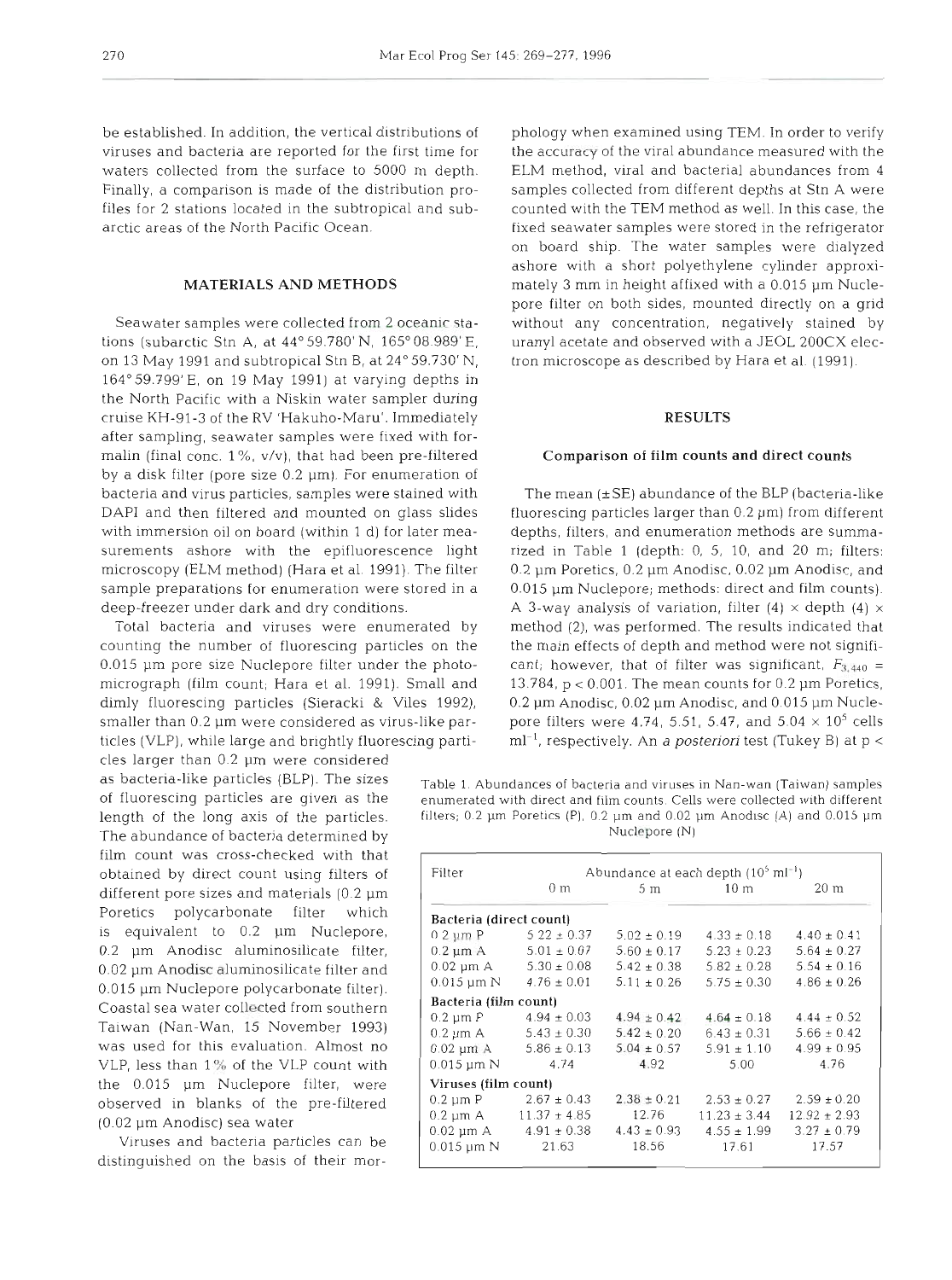0.05 showed that no significant differences were indicated between  $(1)$  0.2  $\mu$ m Anodisc and 0.02  $\mu$ m Anodisc filter counts, and (2) 0.2 pm Poretics and 0.015 µm Nuclepore filter counts. However, the bacterial counts with the  $0.2$  um Poretics and  $0.015$  um Nuclepore filters differed significantly from those of the  $0.2$   $\mu$ m Anodisc and  $0.02$   $\mu$ m Anodisc filters. BLP abundance enumerated by film count on 0.015 pm Nuclepore filters (the method adopted in this paper) was equivalent to that obtained by direct count on 0.2 pm Poretics filter, which is in accordance with the popular method introduced by Porter & Feig (1980).

Significant differences were observed in the abundance of VLP (virus-like fluorescing particles smaller than  $0.2 \mu m$ ) enumerated with film counts on different filters. The highest abundance of VLP was found using the filter with the smallest pore size  $(0.015 \mu m)$  Nuclepore). Comparing 0.2 um Poretics and 0.2 um Anodisc filters, the accumulated VLP on the latter were more than 4 times higher than on the former. Not only the pore size but also the material of the filter strongly affect the abundance of VLP observed on the membrane filter. Aluminosilicate Anodisc filters adsorb VLP much more strongly than polycarbonate Poretics filters. The higher intensity of the background fluorescence of the 0.02 um Anodisc filter was observed, which decreased the VLP abundance obtained by this filter to a lower value than that obtained by the  $0.2 \mu m$ Anodisc filter The background fluorescence of the 0.02 pm Anodisc filter could not be reduced even by prestaining the filter with Irgalan Black.

#### Comparison of ELM and TEM methods

The ratio of the abundance of VLP to that of BLP obtained by the ELM method was compared with the ratio obtained by the TEM method for 4 samples collected from 0, 50, 2000 and 5000 m depth at Stn A (Table 2). The BLP abundance was highest at the surface and decreased with depth. The VLP/BLP ratios

Table 2. Abundance of viruses and bacteria and their ratios at  $S$ tn  $\Delta$ 

| Depth    |                                                                      | ELM <sup>ª</sup>                                               |                      | <b>TEM</b>           |
|----------|----------------------------------------------------------------------|----------------------------------------------------------------|----------------------|----------------------|
| (m)      | Bacteria                                                             | Viruses<br>$(x 10^5 \text{ ml}^{-1}) (x 10^5 \text{ ml}^{-1})$ | Viruses/<br>bacteria | Viruses/<br>bacteria |
| $\Omega$ | 9.4                                                                  | 21.0                                                           | 2.23                 | 2.08                 |
| 50       | 5.1                                                                  | 38.2                                                           | 7.49                 | 5.00                 |
| 2000     | 1.1                                                                  | 4.9                                                            | 4.45                 | 3.03                 |
| 5000     | 0.38                                                                 | 0.62                                                           | 1.63                 | 1.30                 |
|          | <sup>a</sup> 0.015 µm filter, enumerated from the photographed image |                                                                |                      |                      |

obtained from the ELM method were well correlated with the ratios from the TEM method  $(r^2 = 0.99)$ . The comparison indicates that the film count method with the 0.015 µm filter gave accurate VLP/BLP ratios.

### Size distribution **of** DNA particles

Size spectra of DNA particles at 6 different water depths (0, 20, 50, 200, 2000 and 5000 m) at Stns A and B (subarctic and subtropical stations, respectively) are presented in Fig. 1. Fluorescing particles smaller than  $0.2$  µm (i.e. virus-size VLP) comprise the dominant peak in every sample. Among the fluorescing particles larger than 0.2 um (i.e. bacterium-size BLP), 2 types of size distribution were distinguished from the spectra obtained from Stn A. One type, a clear peak at a size range from 0.2 to 0.3 µm, was found from the 2000 and 5000 m samples. The other type, an indistinct peak at size ranges from  $0.3$  to  $0.9$   $\mu$ m, was observed in samples from 0. 20, 50 and 200 m depths. Among the samples with the latter type of spectrum, an indistinct peak of particle numbers in the size range from  $0.2$  to  $0.3 \mu m$ was observed at 0 and 50 m depths.

At Stn B, unimodal and bimodal distributions of BLP were found (Fig. 1). Samples collected from the 0, 20 and 200 m layers showed clear bimodal peaks for particles  $0.3-0.5$ ,  $0.5-0.7$  and  $0.7-0.9$  µm in size, respectively, in addition to a prominent peak at less than 0.2 pm in size. The TEM method indicated that bacteria with a relatively narrow size range  $(0.5-0.6 \,\mu m)$  were abundant in these samples (data not shown). The unimodal spectrum with a clear peak of BLP less than 0.2 pm in size was found from samples collected at 50, 2000 and 5000 m. Using the TEM method, the majority of bacteria ranged from 0.2 to 0.3 pm in these samples (data not shown).

### Vertical distributions of BLP and VLP abundances

#### Subarctic station (Stn A)

BLP densities were highest at the surface  $(10 \times 10^5)$ cells ml<sup>-1</sup>), and they decreased with depth to  $0.4$ - $0.6 \times$  $10^5$  cells ml<sup>-1</sup> at a depth of 5000 m (Fig. 2a). Three small BLP peaks were found at the depths of 30, 500 and 2000 m. VLP densities were also high in the surface water and decreased with depth, with some variations. Four sharp peaks were found at the depths of 11, 50, 500 and 2000 m. The maximum density,  $38.1 \times$  $10^5$  ml<sup>-1</sup>, was found at 50 m. The peak VLP densities were coincident with those of BLP in the intermediate and deep waters (500 and 2000 m depths). Both VLP and BLP density tended to decrease exponen-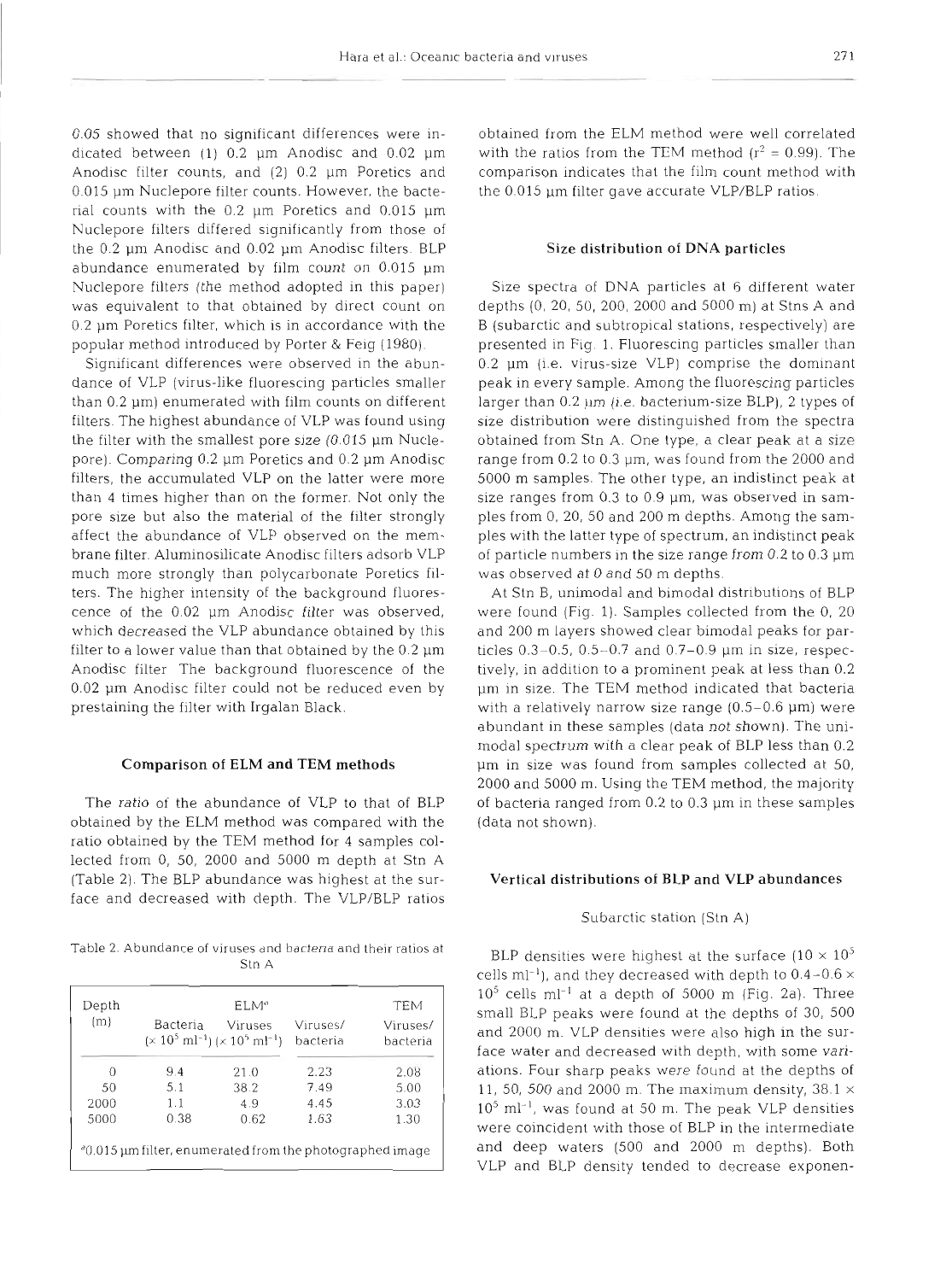

Fig. 1. Size distributions of bacteria (DNA particles larger than 0.2 µm) and viruses (DNA particles smaller than 0.2 µm) at different depths at Stns A and B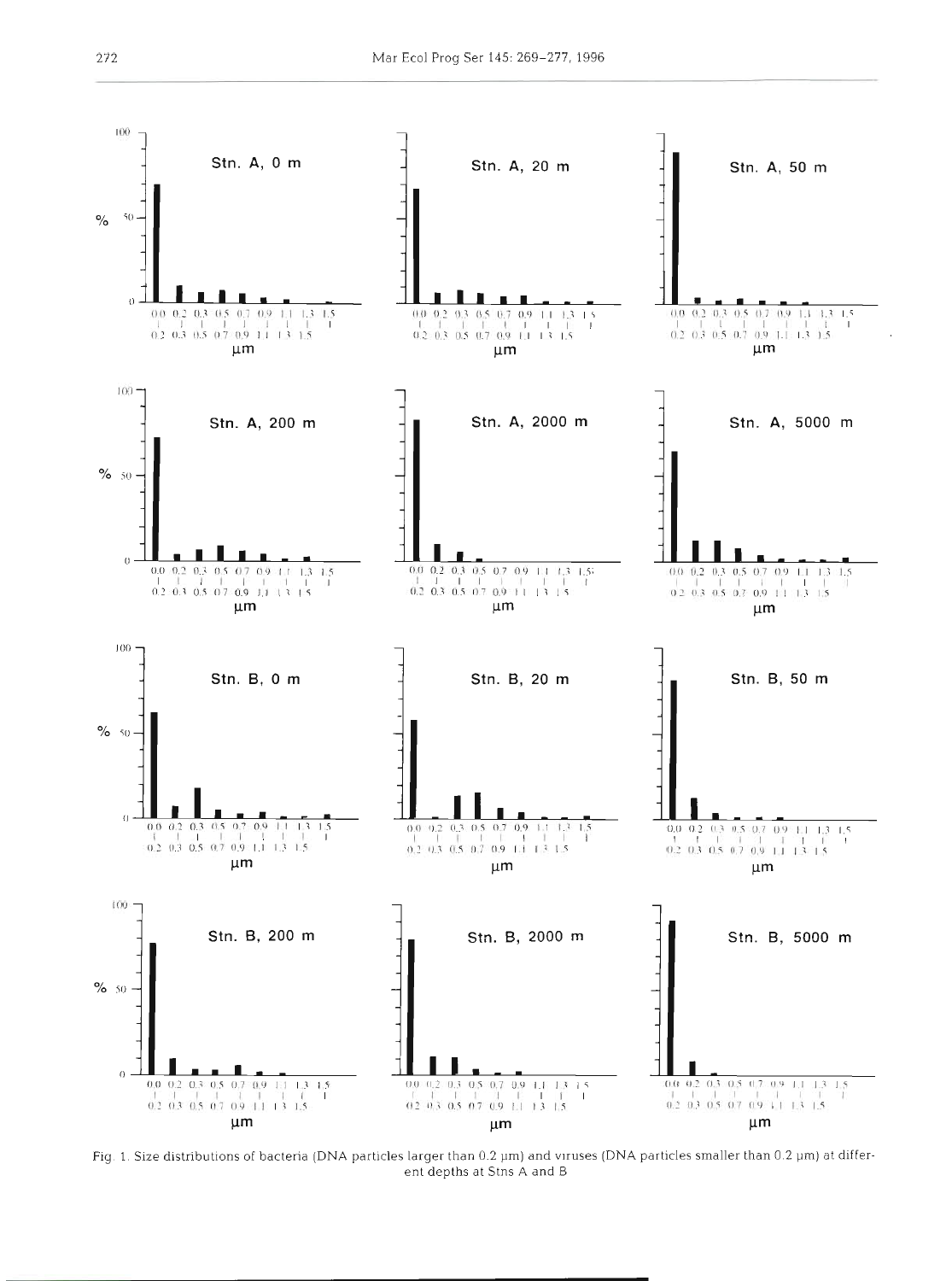tially with depth. The correlation between depth and VLP density was:

 $ln(N_s) = ln(37.5 \times 10^5) - 0.425 ln(D)$  (r = -0.825) where  $N$ , is abundance of of VLP and  $D$  is depth. The correlation between depth and BLP density was:

 $ln(N_1) = ln(19.0 \times 10^5) - 0.4355 ln(D)$  (r = -0.928) where  $N_i$  is abundance of BLP.

The approximate ratio of VLP to BLP was 2:l (range 1.1 to  $4.5$ ) throughout the entire water column except for the notably large ratio of 7.4:l at the 50 m layer (Fig 2c).

# Subtropical station (Stn B)

The number of BLP was  $2.0 \times 10^5$  ml<sup>-1</sup> at the sea surface and increased moderately with depth. BLP densities were between 4.0 and  $5.3 \times 10^5$  ml<sup>-1</sup> at 10 to 50 m depth. The number of BLP decreased with depth below 30 m and then stabilized at a density of approximately  $1 \times 10^5$  ml<sup>-1</sup> below a depth of 200 m. In contrast, the vertical profile of VLP displays 2 clear peaks of  $18.7 \times 10^5$ and  $11.8 \times 10^5$  ml<sup>-1</sup> at 50 and 150 m. Below a depth of 400 m, the levels of VLP remained primarily constant,  $\alpha$  ca 4  $\times$  10<sup>5</sup> ml<sup>-1</sup>. Peak VLP densities were not related to those of BLP (Fig 2b).

Although there was some fluctuation, the ratio of VLP to BLP tended to increase gradually with depth. Two modest peaks were observed for depths of 50 and



Fig. 2. Vertical distributions of bacteria and viruses at (a) Stn A and at (b) Stn B, and (c) viruses/bacteria ratios at Stns A and B

150 m. The maximum ratio of 8.7:1 was observed for the 5000 m layer (Fig. 2c).

Smaller BLP, from 0.2 to 0.3 um in size, were pronounced at depths where the VLP/BLP ratios were higher than **4:l** This corresponded to depths of 50 and 2000 m at Stn A and of 50, 200 and 5000 m at Stn B (Fig. 2)

# **DISCUSSION**

In this report, the DAPI-stained particles were classified into 2 categories, smaller or larger than 0.2 um in diameter (Hara et al. 1991). Two problems can be caused by using this size classification to distinguish between bacteria and viruses. One is that the size o the fluorescing particles measured with the images printed on the photographs does not always indicate the accurate sizes of the particles because the halos printed around the light spots obscure the margin of the spots (Lee & Fuhrman 1987). The other is the size range of the actual bacteria and viruses.

The particles on the fluorescent photomicrographs have halos, and the measured size on the photomicrographs thus tends to be an overestimation. However, the abundance of BLP counted with filters of different pore sizes showed no significant difference (Table 1), indicating that the halo of the fluorescent particles did not cause a large error for measuring VLP and BLP in our procedure.

> Viruses with capsid diameter less than 0.1 µm occupied  $68.5 \pm 29.4\%$  (n = 4) of the virus populations observed from the samples collected at 0, 50, 2000 and 5000 m depths at Stn A. The maximum diameter of the capsid observed was 140 pm (data not shown) Viruses with capsid diameters less than  $0.1 \mu m$  dominated the virus populations collected from various environments (Wommack et al. 1992, Barsheim 1993, Cochlan et al. 1993, Weinbauer et al. 1993, Weinbauer & Peduzzi 1994, Maranger & Bird 1995) The majority of the viruses in the ocean may be smaller than 0.1 pm in capsid diameter The majority of the VLP measured in this report were about  $0.1 \mu m$ in diameter. This indicates that the halo produced around the VLP did not cause a large error for measuring VLP in our procedure, and the operational definition of VLP adopted in this report did not contradict the identification of virus particles in epifluorescent microscopy.

> Ultramicrobacteria, passing through a 0.2 µm polycarbonate membrane filter, are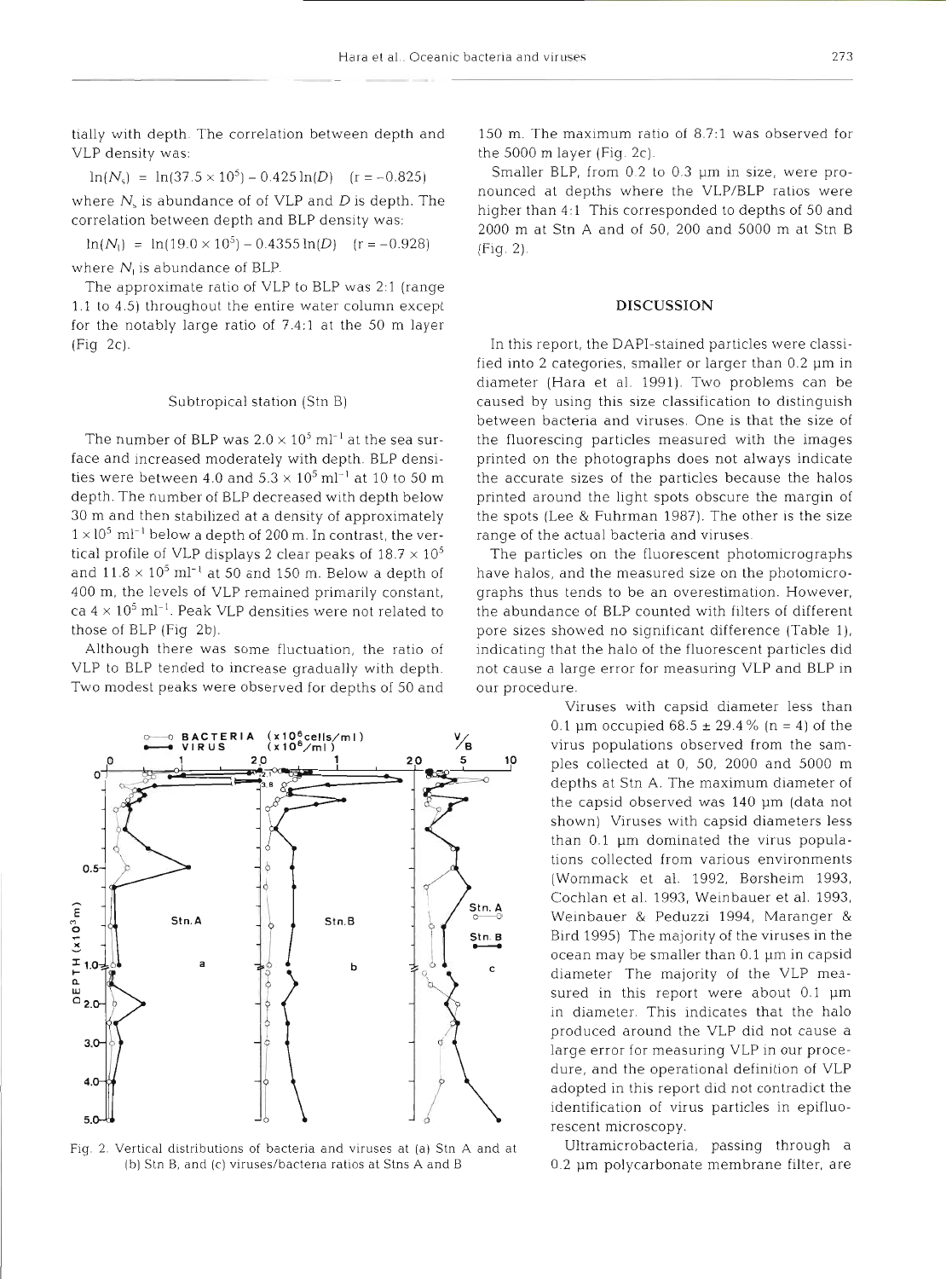common members of the bacterial population in natural marine waters (MacDonell & Hood 1982). Viruses with a capsid diameter as large as 0.2  $\mu$ m were observed occasionally in California (USA) waters (Cochlan et al. 1993). These ultramicrobacteria and large viruses cannot be distinguished from the printed image of epifluorescent micrography, and will be misclassified in our category of VLP or BLP. However, ultramicrobacteria-sized viruses with icosahedral heads or other geometric characteristics can be distinguished from ultramicrobacteria with TEM. Indeed the slightly larger ratio of virus/bacteria in epifluorescent microscopy compared to the VLP/BLP ratio in electron microscopy (Table 2) implies the existence of ultramicrobacteria in the sample collected from Stn A. The basic corrspondence of the virus/bacteria ratio and VLP/BLP ratio between epifluorescent microscopy and TEM (Table 2), however, indicates that these cells are in the minority.

The total size spectra of the fluorescing particles including the range from  $< 0.2$  to 1.5  $\mu$ m are shown in Fig. 1. All parts of Fig 1 indicate the discontinuous and prominent dominance of fluorescing particles smaller than  $0.2 \mu$ m. The samples collected from 20 and 200 m depth at Stn A and from 0 and 20 m depth at Stn B indicate the other obvious peaks located at a length in the range of 0.3 to 0.7  $\mu$ m (Fig 1). It becomes clear that the smaller particles, corresponding to the VLP fraction, do not exceed 0.2 µm in measured size when the size spectra of BLP are shifted to the larger than 0.3  $\mu$ m fraction. DAPI is not a DNA-specific fluorochrome, it will also stain bacterial cell walls (Zweifel & Hagström 1995). The VLP counts in our criteria may contain a fraction of small detritus. The difference in the virus/ bacteria ratio and VLP/BLP ratio between the TEM and epifluorescent microscopy (Table 2) was less than a factor of 2. This, however, indicates that the majority of VLP measured with epifluorescent microscopy can be attributed to viruses.

Smaller bacteria could pass through the  $0.2 \mu m$  pore sized filter, although gentle filtration methods were employed (Li 1990; Stockner et al. 1990). Measurement artifacts are minimal here as is evidenced by the failure to find a significant difference in bacteria counts between 0.2 pm and 0.02 pm Anodisc aluminosilicate membrane filters. There was also no significant difference in counts between 0.2 µm Poretics and 0.015 µm Nuclepore polycarbonate membrane filters. Significant differences were, however, observed when measurements using 0.2  $\mu$ m Anodisc and 0.2  $\mu$ m Poretics filters were compared. The Anodisc filters produced counts up to 30% higher than those obtained with Poretics or Nuclepore filters. The cause of this difference cannot be attributed to smaller bacteria which might pass through large holes in  $0.2 \mu m$  polycarbonele Porteits liters (LL 1990). Slockner et al. 1990)<br>elecareotisco filter similar contis obtained using 0.015 pm<br>elecareotisco fte is similar control both and solid a sing 0.015 pm<br>elecareotisco from the diuritorial method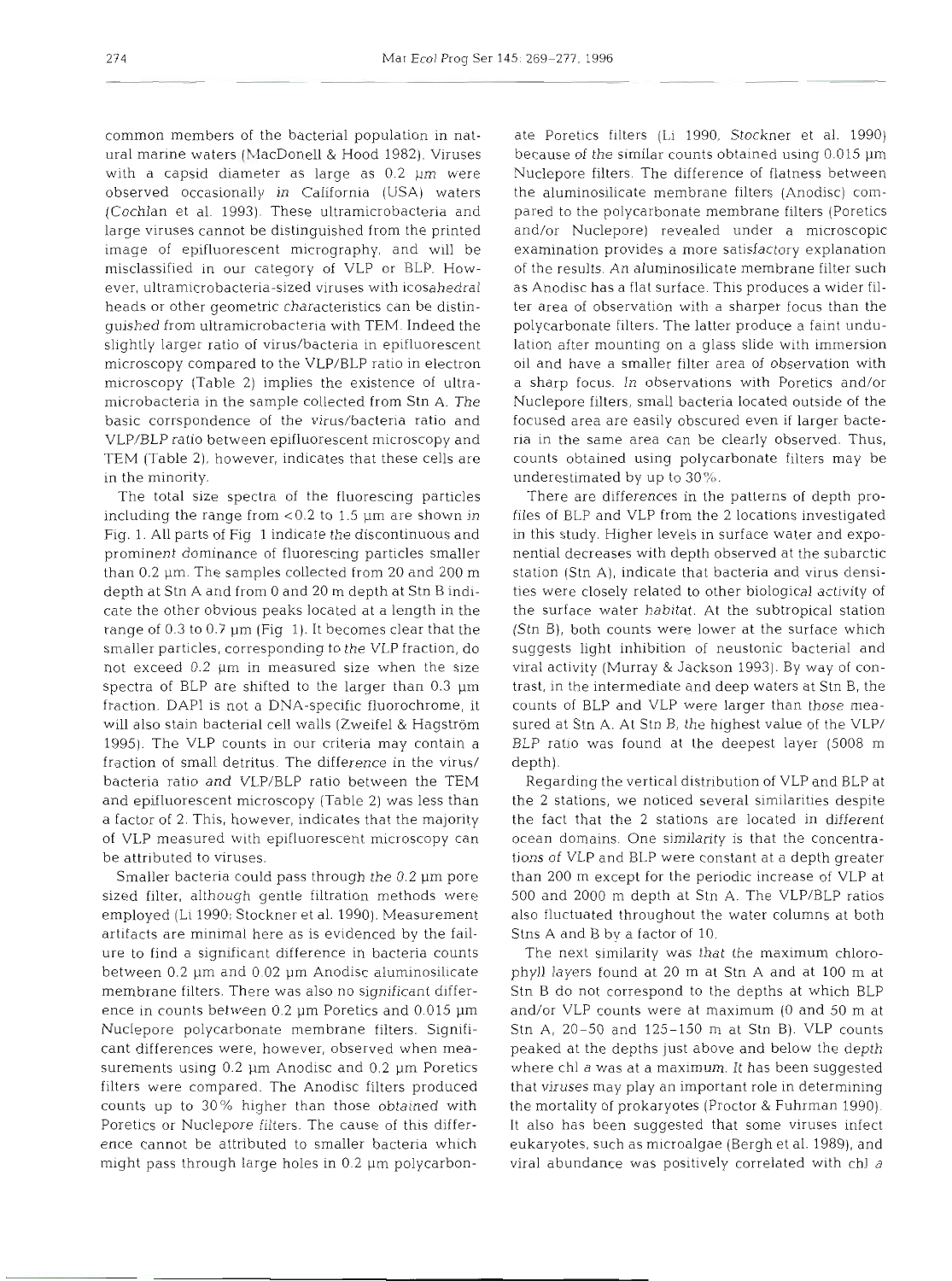Table 3. Linear correlation coefficients of virus abundance, bacteria abundance, and chlorophyll  $a$  concentration in the upper 200 m layer at Stns A and B

|          | Viruses | Bacteria | Chl a |
|----------|---------|----------|-------|
|          |         |          |       |
| Stn A    |         |          |       |
| Viruses  |         |          |       |
| Bacteria | 0.584   |          |       |
| Chl a    | 0.413   | 0.828    |       |
| Stn B    |         |          |       |
| Viruses  |         |          |       |
| Bacteria | 0.503   |          |       |
| Chl a    | 0.0543  | 0.151    |       |
|          |         |          |       |

concentration in water samples taken from surface waters in Tampa Bay, Florida, USA (Jiang & Paul 1994). The linear correlation coefficients between VLP counts, BLP counts, and chl a concentrations in the upper 200 m at both stations are indicated in Table **3.**  VLP abundance was positively correlated with BLP abundance, a correlation which was higher than that with chl a concentration ( $r = 0.584$  vs  $r = 0.413$  at Stn A, and  $r = 0.503$  vs  $r = 0.0543$  at Stn B). The linear correlation coefficients between VLP and BLP abundances could be observed throughout the water column, and the coefficients at Stns A and B were  $r = 0.733$  (p  $\lt$ 0.0001) and  $r = 0.625$  ( $p < 0.001$ ), respectively. The positive correlations between viral abundance and chl a concentration and bacterial abundance were reported from the allopatric samples with a wide range of chl a concentration (0.03 to >10 µg  $l^{-1}$ , from Fig. 10 in Maranger & Bird 1995), however the correlation could not be seen in sympatric samples collected simultaneously with a narrower chl a concentration range (0.002 to  $0.263$   $\mu$ g  $I^{-1}$ , this study). This implies that chl a concentration has not a direct but an indirect influence on the viral populations. These results suggests that the dominant fraction of viruses in the ocean are not antiphytoplankton viruses, but may be bacteriophages (Wommack et al. 1992).

The other similarity is that the ratio of VLP to BLP is higher when the proportion of the smaller BLP is larger, as observed at 50 and 2000 m at Stn A and at 50 and 5000 m at Stn B [Figs. 1 & *2).* At depths greater than 200 m, the BLP density was less than  $10^5$  ml<sup>-1</sup>. This is less than the minimum density of the food particles required to support phagotrophic protists (Fenchel 1980. 1982a, b). Phagotrophic activity by heterotrophic protists on free living bacteria is unlikely to take place at lower depths. A viral infection could be one factor contributing to the presence of smaller bacteria in circumstances where higher viruses/bacteria ratios were found at deeper depths. To verify this hypothesis, the relationship between viral infection and bacteria size

was examined using a simple geometric collision model. Bacteria and virus particles are assumed to move according to the principle of Brownian motion. The effects of turbulent shear and linear translation (through swimming) are ignored and it is assumed that the theory of colloidal aggregation can be applied to the agglutination of bacterial and viral particles. The flux  $(J_{BV})$  of aggregated bacteria and viruses is calculated using the following formula (Chandrasekhar 1943, Stent 1963):

$$
J_{\rm BV} = 2(D_{\rm B} + D_{\rm V}) (R_{\rm B} + R_{\rm V}) B \cdot V^{\bullet}
$$

where  $D_{\rm B}$  is coefficient of diffusion of bacteria,  $D_{\rm V}$  is coefficient of diffusion of virus,  $R<sub>B</sub>$  is radius of bacteria,  $R_V$  is radius of virus,  $B^*$  is equilibrium density of bacteria, and  $V^*$  is equilibrium density of virus.

It is assumed that  $B^*$  and  $V^*$  are constant, and that  $J_{\rm BV}$  depends on the radii of bacteria and viruses. It is further assumed that  $R_V$  is constant,  $R_{B1} = nR_V$ , and  $R_{B2} = a^{-1}R_{B1}$ . In other words, bacteria B1 is *n* times larger than the corresponding viruses and B1 is a times as large as bacteria B2. Since bacteria are generally larger than viruses, then  $n > a$ , with  $a > 1$ . The difference between  $J_{\text{B1V}}$  and  $J_{\text{B2V}}$  is expressed as:

$$
J_{\rm B1V} - J_{\rm B2V} = k(a-1)(n^2 - a) > 0
$$

where  $k = 2B \cdot V \cdot D_V R_V a^{-1} n^{-1}$ , a constant. Thus,  $J_{\text{B1V}}$  is larger than  $J_{B2V}$ . The ratio of  $J_{B1V}$  to  $J_{B2V}$  is given by  $J_{\text{B1W}}/J_{\text{B2W}} = (a - n)^2/[a (n + 1)^2]$ . This means the smaller the bacterial size, the smaller the flux of aggregated bacteria and viruses.

A viral attack on bacteria cannot be excluded as a source of possible stress leading to a size reduction of bacteria in deep waters with lower bacterial density. As a result, a passive acclimation process involving viruses may reduce both viral densities and the size of bacteria at greater depths. This model may not be applicable to the size determination of free-living bacteria in surface waters. The major stresses which cause the change of size and/or mortality of the bacteria in the surface waters are not only virus infection, but also grazing and a more fluctuating environment (Fenchel 1982a, b, Pace 1988, Gonzalez et al. 1990, Jiang & Paul 1994, Wilcox & Fuhrman 1994)

The discussion of bacterial size has been based on the assumption that the viruses found in deep waters are produced in **situ.** However, viruses in the surface water are also a potential source of viruses found at greater depths. This can be discussed in terms of 3 possible vertical transport mechanisms, i.e. direct sinking, sinking with fecal pellets, and an aggregation-sedimentation system.

Direct sinking of viral particles from surface waters to great depths is unlikely because Brownian motion is the dominant motion for small viruses which do not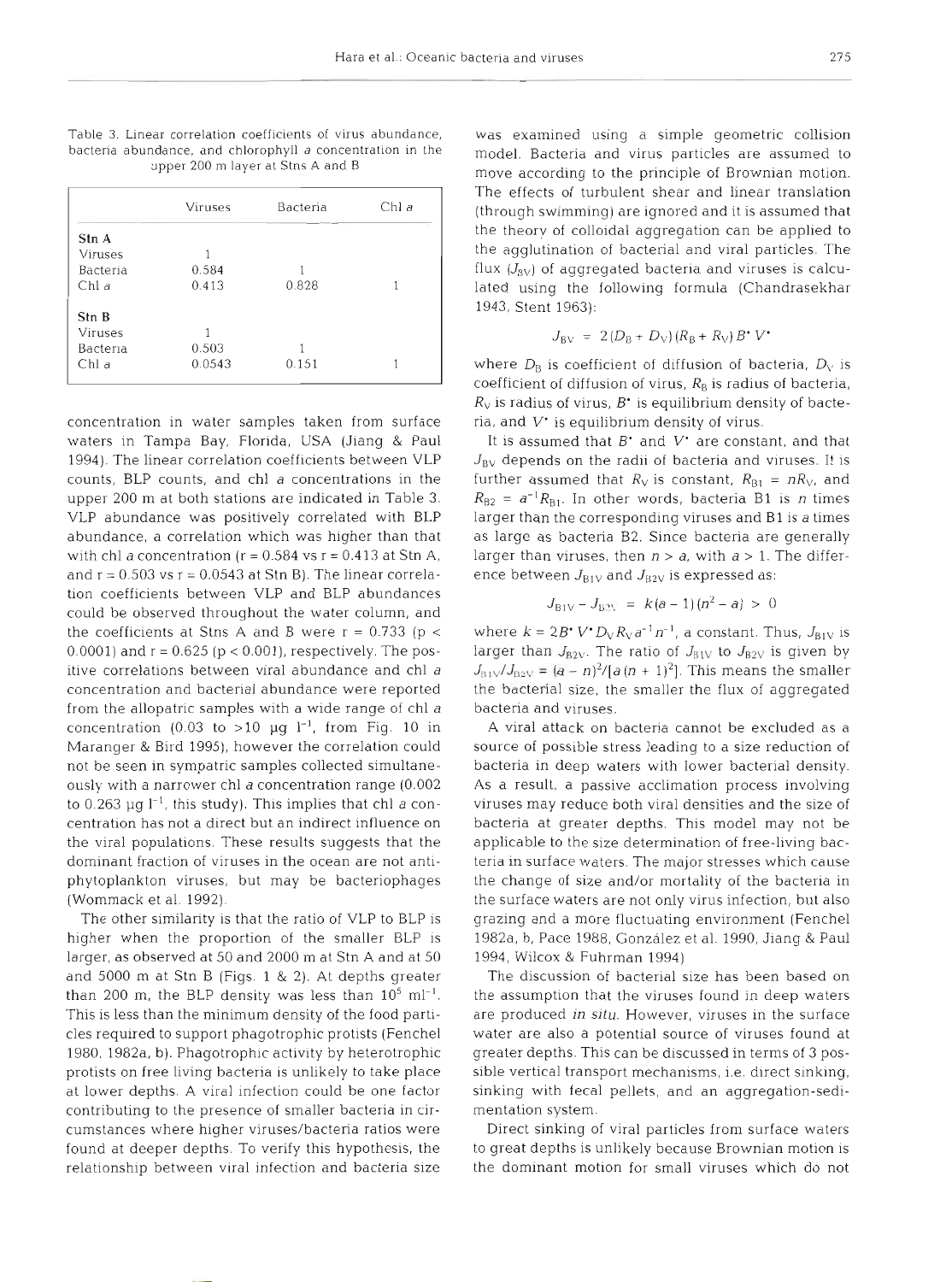sink by themselves except when transported as part of the vertical movement of a water mass.

Except for incidental ingestion, zooplankters do not consume viruses directly, because of their small size (González & Suttle 1993). A considerable part of the viruses found in deep water is *in situ* production at procaryotic plankters in the ocean could be infected by depth. The total numbers of bacteria and viruses in procaryotic plankters in the ocean could be infected by viruses (Proctor & Fuhrman 1990). Virus particles multiplying in the cells of these procaryotes could be tively (Fig. 2). This level of bacterial and viral densities ingested by bacteriophagous organisms, e.g flagellates and/or ciliates. The excreta from these bacteriophagous organisms are smaller than the organisms themselves or even smaller than the prey procaryotic cells (Koike unpubl. data), and may sink slowly. The excreta from bacteriophagous flagellates and/or ciliates are unlikely to be a major source of viruses at depth.

Viruses have been found in many different phytoplankton forms (Bratbak et al. 1990, 1993, Cottrell & Suttle 1991) as well as the bacteria and eucaryotes attached to suspended and sinking particles (Proctor & Fuhrman 1991). Viruses inside and attaching to eucaryotic cells and particles could be a potential food for Stn B compared to that at Stn A, which implies higher<br>phytoplankton and detritus feeders producing fecal production (or transportation) and/or lower loss of phytoplankton and detritus feeders producing fecal pellets with a rapid sinking rate in surface waters virus at depth at Stn B. The loss of viruses in the depths (Proctor & Fuhrman 1991). These sinking particles could be a possible source of viruses from the surface perature, the darkness (Murray & Jackson 1993), and to depth especially during periods of algal blooms (Bratbak et al. 1990, 1993). The viruses ingested by & Suttle 1993). However, we have no evidence of the such zooplankters might be partially damaged during stoonsuming and producing mechanism of viruses at the digesting process. However, to date, no proper evidence for the abundance of virus-infected alga and/or fecal pellets containing viruses at a depth below 200 m has been reported.

A possibility is an aggregation-sedimentation system. Small viral particles as well as virus-infected procaryotic and eucaryotic cells can associate with other particles to produce larger particles (Wells & Goldberg 1993, Kepkay 1994). These microaggregates can then coalesce on a large scale to produce macroaggregates of viruses results in the simultaneous release of virus (Kepkay 1994) or be grazed upon by detritus feeders to be excreted as fecal pellets, which have a sinking rate high enough to ensure that significant numbers of viruses make it from the surface to lower depths (Proctor & Fuhrman 1991) To date, this hypothesis has not been adequately investigated as a mechanism allowing (1995) and Tanoue et al. (1995). the transport of viral particles to lower ocean depths.

Within the physical transportation process, biological factors should be explored to account for virus popspecies specific (Børsheim 1993). It is safe to assume advice. The authors gratefully acknowledge the captain, offithat the species composition of bacteria at depth is different from that in the surface. Even if a transport sysa difficulty for alien viruses transported from the surface to a given depth to attack an appropriate free liv-

cell in the bacteria found at depth. These viruses<br>rather be attacked and digested by incompatible<br>eria living at depth.<br>final hypothesis introduced here for the source of<br>ses found in deep water is *in situ* production a

rman 1994). Reproduced viruses from a lysogenic<br>erial host cell could account for the possible pro-<br>ion of viruses in deep waters.<br>stributions in the abundance of organisms are con-<br>ed by both production and loss mechanism

uttile 1993). However, we have no evidence of the<br>suming and producing mechanism of viruses at<br>th. Intensive study on the biodynamics of the<br>ssal ecosystem is necessary to elucidate the pro-<br>tion and loss mechanisms of bac

ulations should be explored to decount for this pop. British Columbia) for reading the manuscript and Dr K.<br>Miyake (Miyazaki International College) for the statistics term occurs, the differences in bacteria species produce<br>tem occurs, the differences in bacteria species produce<br>support for this study was provided by a Grant-in-Aid for Scinowledgements. The authors thank Dr J. Kieley (Miya-International College) and Dr T. R. Parsons (University of<br>sh Columbia) for reading the manuscript and Dr K.<br>ke (Miyazaki International College) for the statistics<br>c. The